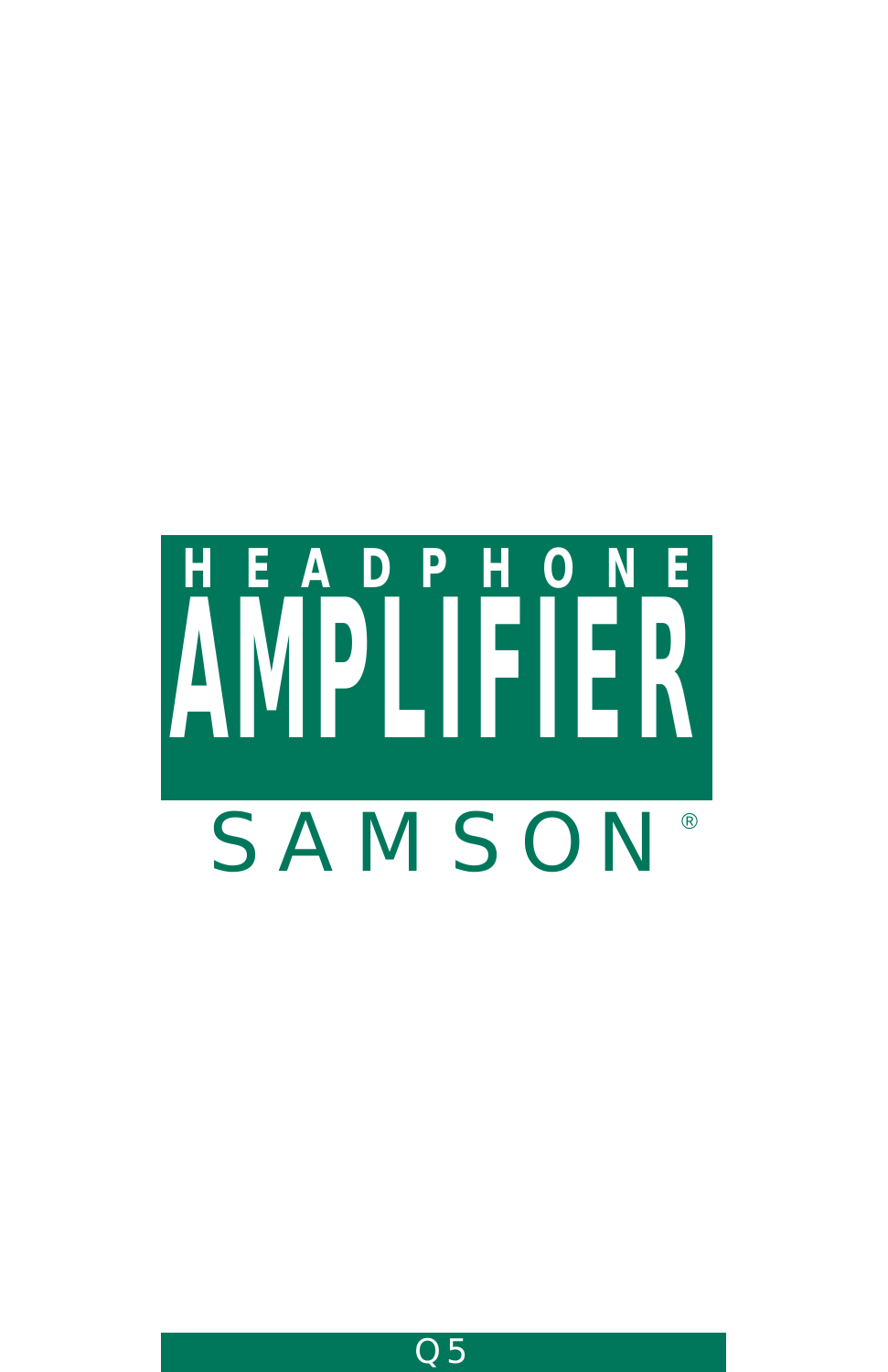#### [Introduction 3](#page-2-0)

[System Features 4](#page-3-0)

#### [Guided Tour 5](#page-4-0)

[Front Panel 5](#page-4-0) [Rear Panel 6](#page-5-0)

#### [Setting Up and Using the Q5 7](#page-6-0)

[Using the Q5 with a Patchbay 9](#page-8-0)

[Linking Multiple Q5s 10](#page-9-0)

Reference Chart A: [Headphone Impedance and](#page-10-0)  Sensitivity Ratings 11

Reference Chart B: [Impedance vs. Wattage 12](#page-11-0)

[Specifications 13](#page-12-0)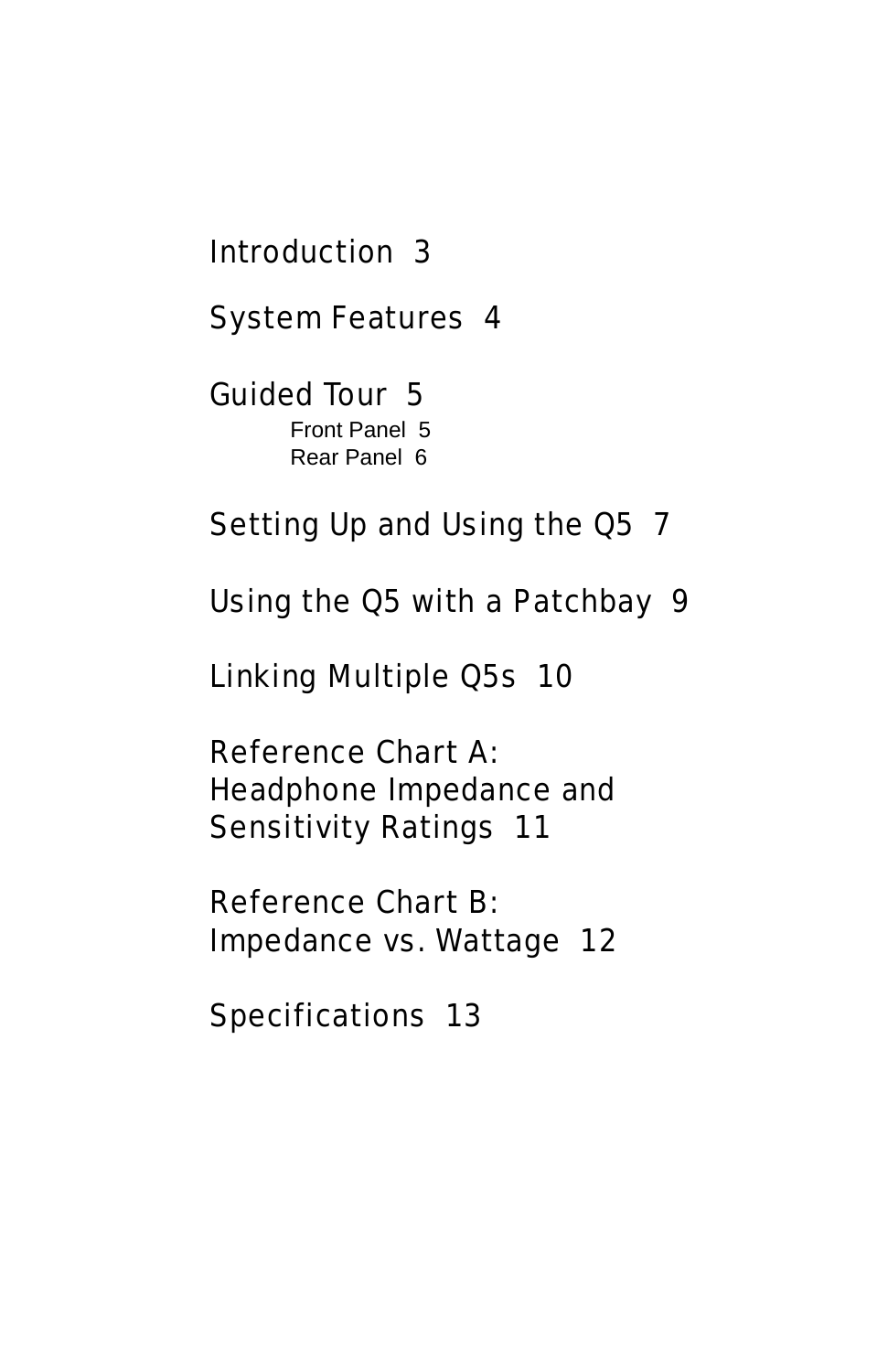#### <span id="page-2-0"></span>**Introduction**

Congratulations on purchasing the Samson Q5 Headphone Amplifier! Although this unit is designed for easy operation, we suggest you take some time out first to go through these pages so you can fully understand how we've implemented a number of unique features.

The Q5 is a compact, high-quality device that allows you to monitor any stereo or monophonic source signal (balanced or unbalanced) over as many as five separate headphones. Providing unusually high power levels and superb audio fidelity, the Q5 is compatible with virtually all popular headphone models. Front panel controls include a master input level control and stereo/mono switch, and each headphone output has its own individual level control. Special output jacks on the rear panel allow any number of Q5 units to be linked together with no loss of signal. The Q5 can be used in a wide variety of applications, including recording studios, teaching labs, broadcast environments, and for live performance.

In this manual, you'll find a more detailed description of the features of the Q5, as well as a guided tour through the front and rear panels, stepby-step instructions for using the Q5, a reference chart that gives impedance and sensitivity ratings for a number of popular headphone models, and full specifications. You'll also find a warrantee card enclosed please don't forget to fill it out and mail it so that you can receive online technical support and so we can send you updated information about other Samson products in the future.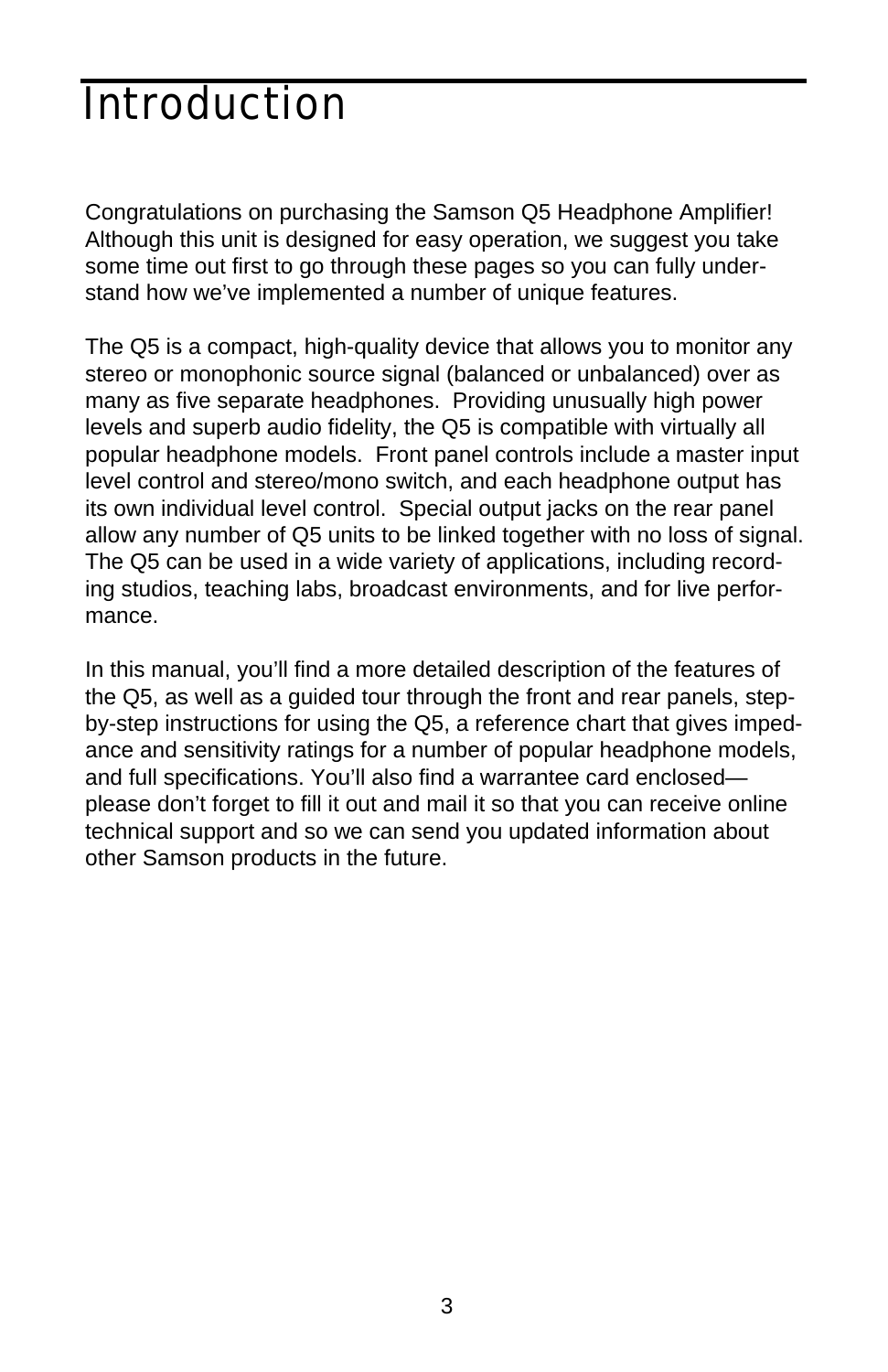## System Features

<span id="page-3-0"></span>The Samson Q5 Headphone Amplifier utilizes state-of-the-art technology. Here are some of its main features:

- Special voltage doubler circuitry allows the Q5 to deliver unusually high output levels while maintaining excellent audio fidelity regardless of the number or type of headphones connected.
- Individual level controls for each headphone output allow customized gain settings for each user, no matter what type of headphone is used. This enables each user to connect the headphone model of his or her choice, with no audible effect on other users.
- Electronically balanced input connectors (these also accept unbalanced input signal) that enable the Q5 to be used with a wide variety of audio equipment, from professional-level mixing consoles to home hi-fi devices.
- Need more than five headphones? No problem—a unique electronically balanced Stereo Link output allows any number of Q5s to be linked together with no loss of audio fidelity or output level.
- A master input level control that allows optimum input level to be set, maximizing signal-to-noise ratio in all applications.
- A master mono/stereo button allows instant switching between the two modes and also allows an incoming stereo mix to instantly be checked for mono compatibility.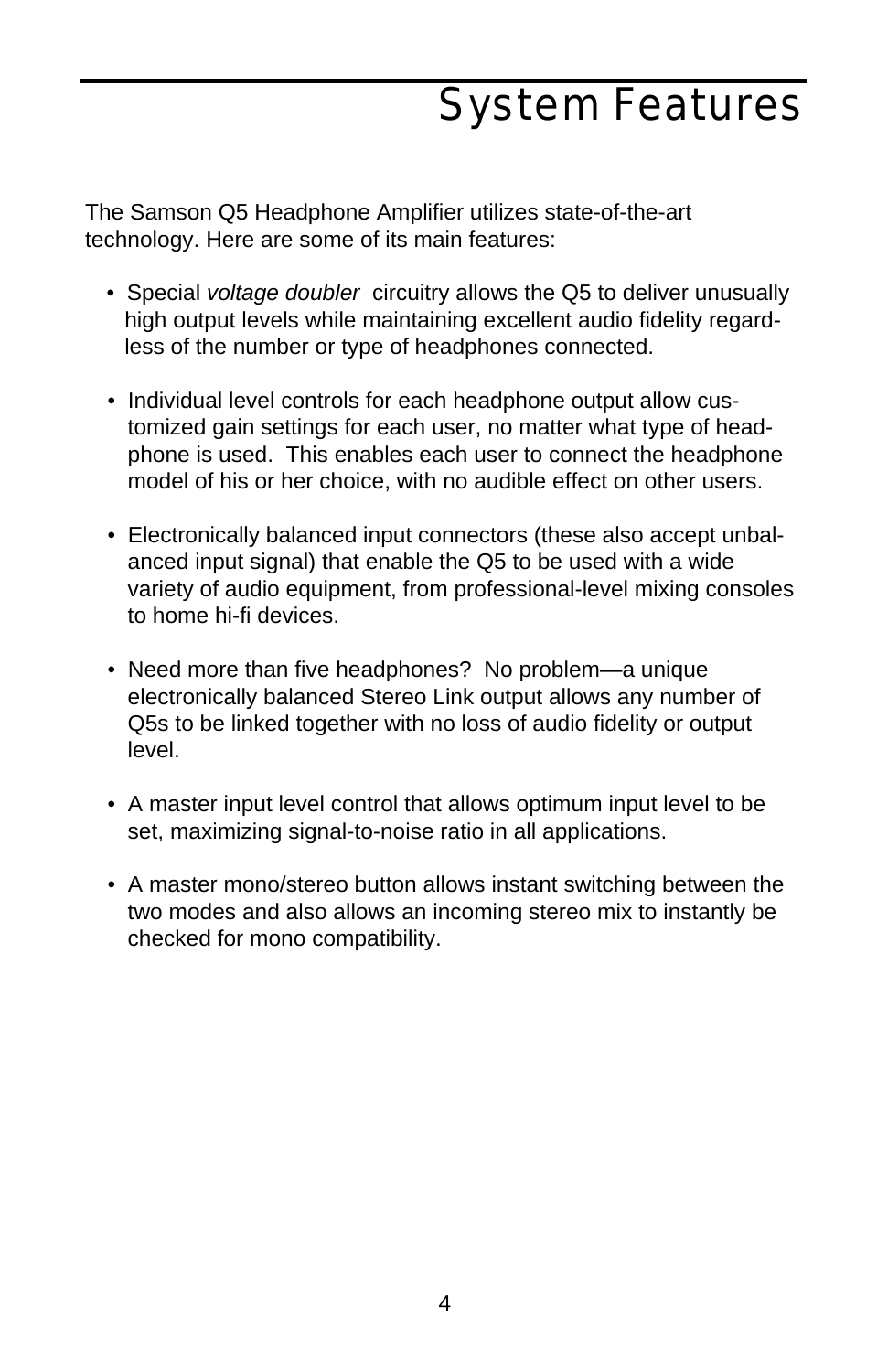#### <span id="page-4-0"></span>Guided Tour - Front Panel



**1: Input Level / Power knob** - Use this to adjust the input level of incoming signal and to switch the main power on and off (turn fully counterclockwise to switch the power off). When the Q5 is on, the "Power" LED (see #2 below) will be lit. Turning the knob clockwise will increase the gain of incoming signal; turning it counterclockwise will decrease the gain.

**2: Power LED** - When the Q5 is on, this LED will light bright red.

**3: Mono/Stereo button** - When out, all five headphone outputs will reproduce the incoming signal in stereo. When pressed in, all five headphone outputs will reproduce the incoming signal in mono. The setting of this button does not affect the rear panel Left/Right Stereo Link Outputs (see next page).

**4: Channel Output knob** - Adjusts the output level of the signal sent to the headphone connected to the jack immediately below. Turning the knob clockwise will increase the gain of the output signal to that headphone; turning it counterclockwise will decrease the gain.

**5: Channel Headphone jack** - Connect any standard pair of stereo headphones to each of these standard 1/4" stereo jacks. The level of the signal sent to the headphones is determined by the setting of the Channel Output knob immediately above that jack.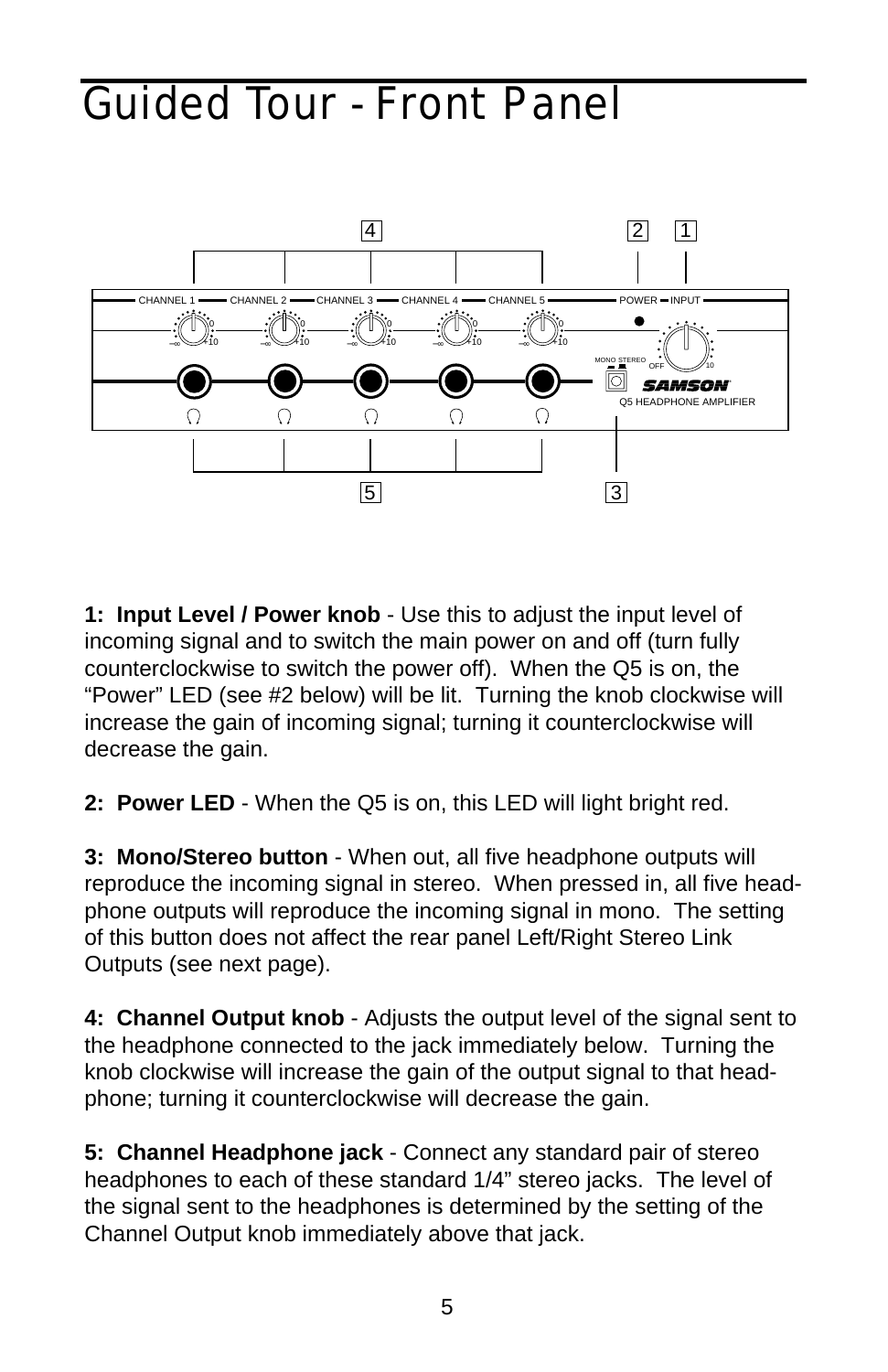#### Guided Tour - Rear Panel

<span id="page-5-0"></span>

**1: AC input** - Connect the supplied Samson AC16 16-volt AC power adapter here. Do not substitute any other kind of power adapter; doing so can cause severe damage to the unit and will void your warrantee.

**2: AC16 16-volt AC power adapter -** Designed specifically for use with the Q5 Headphone Amplifier.

**3: Left/Right Stereo Link outputs** - Use these electronically balanced 1/4" TRS (Tip/Ring/Sleeve) jacks to link together multiple Q5 devices. See the section in this manual entitled "Linking Multiple Q5s" for more information.

**4: Left/Right Amp inputs** - Connect incoming signal to these standard 1/4" TRS (Tip/Ring/Sleeve) jacks. Input may be balanced or unbalanced, to a maximum input level of +18 dBV.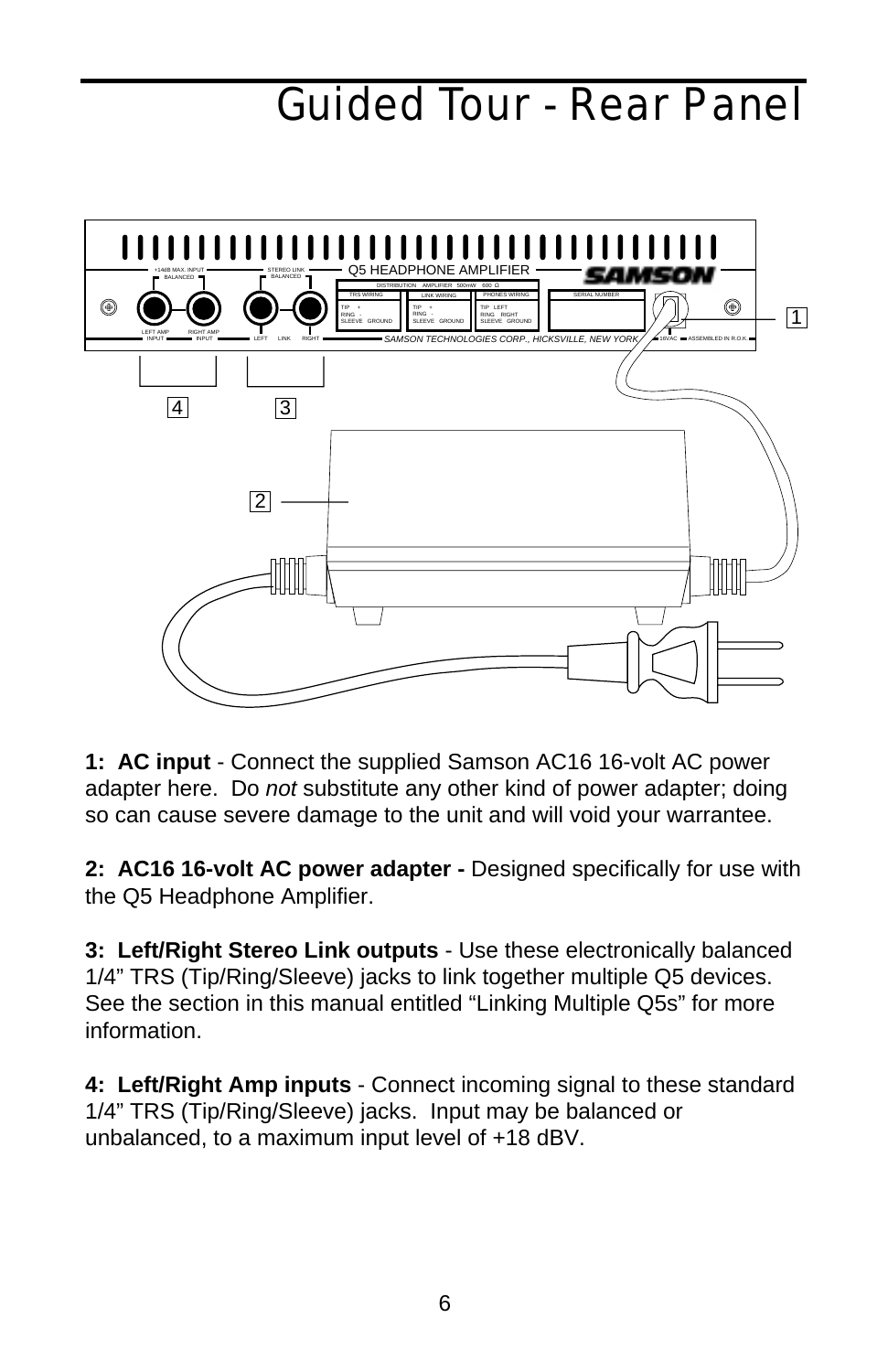# <span id="page-6-0"></span>Setting Up and Using the Q5

Setting up your Q5 Headphone Amplifier is a simple procedure which takes only a few minutes:

1. Remove all packing materials (save them in case of need for future service) and plug the provided AC16 power adapter into the rear panel AC input—but don't plug the adapter into a wall outlet just yet.

**WARNING: Do not substitute any other kind of power adapter for the provided one. The provided adapter is an AC step-down transformer; it is not a DC converter. Use of any power adapter other than the provided one can result in severe damage to the unit and will void your warrantee!!**

2. Connect the output from the device you want monitored to the Left/Right Amp input jacks on the Q5 rear panel (if you're using the Q5 with an audio patchbay, see the "Using The Q5 With A Patchbay" section on page 7). The Q5 accepts both balanced and unbalanced signal; generally, balanced signal is preferable because it provides better signal-to-noise ratio and reduced extraneous noise.

3. Turn the master Input knob and all five headphone Channel Output knobs to their minimum (fully counterclockwise) setting and then plug one to five sets of headphones into the front-panel Channel Headphone jacks.

4. Plug the Q5 power adapter into a wall outlet and switch the unit on by turning the Input Level knob clockwise. You'll hear a click when first turning the knob and the Power LED will light up. Start by setting the knob to about the 3 o'clock position.

5. Apply a signal from the device connected to the Q5's rear-panel Left/Right Amp input jacks. Put on the first set of headphones and slowly turn that headphone channel's Output knob clockwise until you hear the desired level. **WARNING: Because the Q5 is capable of generating extremely high signal levels, always start with the Channel Output knob at minimum and then slowly turn it up.**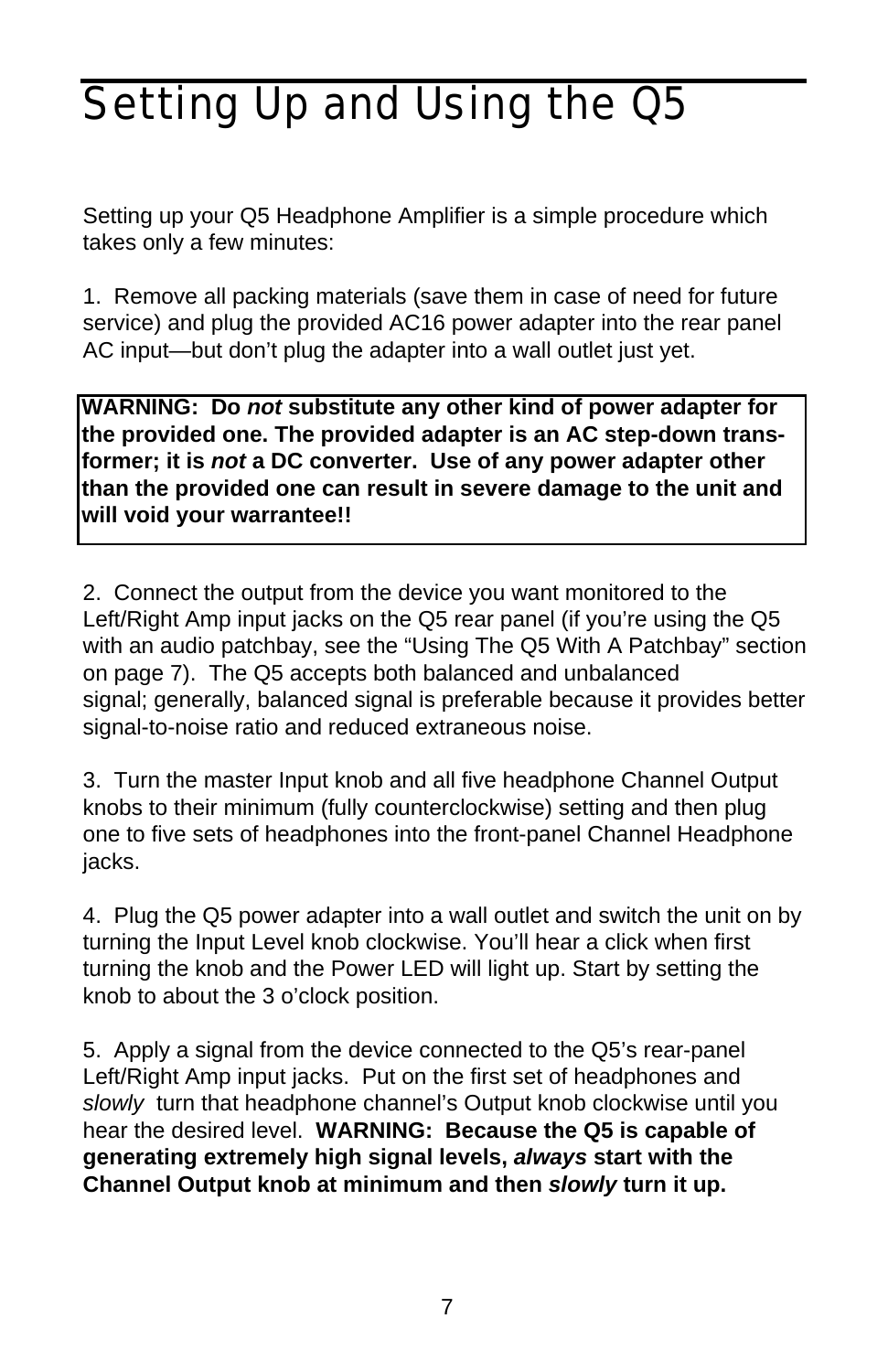# Setting Up and Using the Q5

6. Repeat step 5 for all connected headphones, making sure to start with the Channel Output knob completely counterclockwise and then slowly raising it until the desired level is achieved. If you have connected different models of headphones to the various Channel Headphone jacks, you may find that some require more gain than others to achieve the same volume. This kind of disparity will occur if the various headphones have different impedances. The lower the impedance, the louder the headphone will sound compared to another, higher impedance headphone at the same Channel Output setting. Another factor affecting headphone loudness is called sensitivity. This is generally measured by determining the decibel (dB) level generated by 1 mW of power input. The higher the dB rating, the louder the headphone. See the Reference chart on page 9 of this manual for more details.

7. To achieve optimum signal-to-noise ratio, the master Input Level should generally be set as high as possible, short of audible distortion. However, if this results in your getting blasted with signal even though a Channel's Output is near minimum, you'll need to decrease the master Input Level while raising one or more Channel Output levels. Conversely, if you find that you have to raise one or more headphone Channel Output knobs to maximum or near maximum to achieve the desired level, try increasing the master Input Level while decreasing the Channel Output(s).

8. To check mono compatibility of a stereo signal being input to the Q5, press the Stereo/Mono button so that it is down—all five headphone Channels will then receive the incoming signal in mono.

If you have followed all the steps above and are experiencing difficulties, call Samson Technical Support (516-932-1062) between 9 AM and 5 PM EST.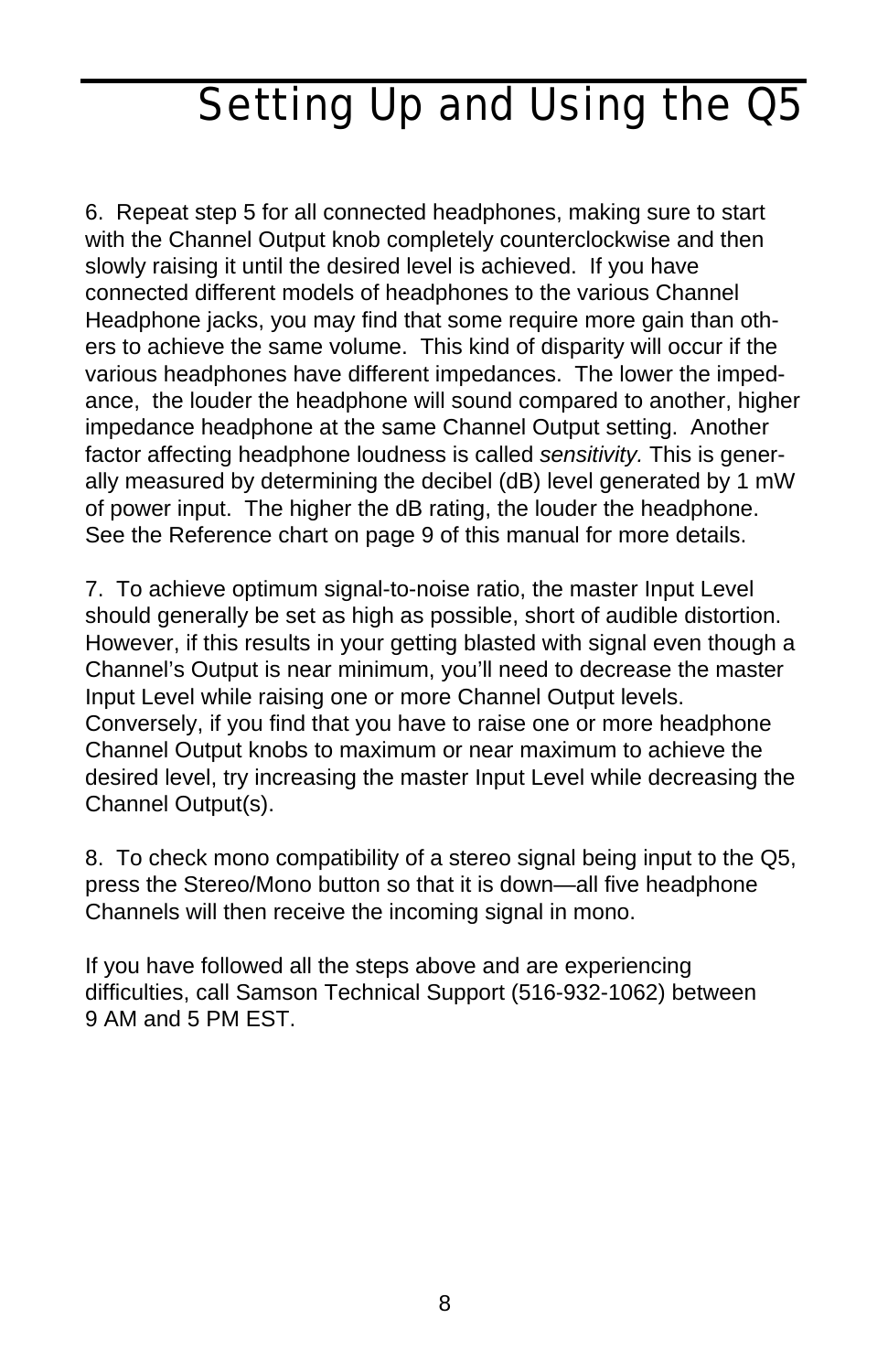## <span id="page-8-0"></span>Using the Q5 with a Patchbay

If you are using the Q5 with an audio patchbay, you may find it advantageous to connect its Left/Right Amp Inputs directly to a pair of patch points. This way, you can opt to route signal to the Q5 from any source. In a recording environment, for example, you may typically use a pair of mixer Auxiliary sends for a stereo headphone (cue) mix. For maximum convenience and flexibility, we recommend that you half-normal those sends to the Q5 input patchpoints so that the connection will automatically be made unless a patch cable is inserted. If a different signal (such as a stereo bus output or a different pair of auxiliary sends) needs to be substituted, you can then override this connection simply by inserting a patch cable.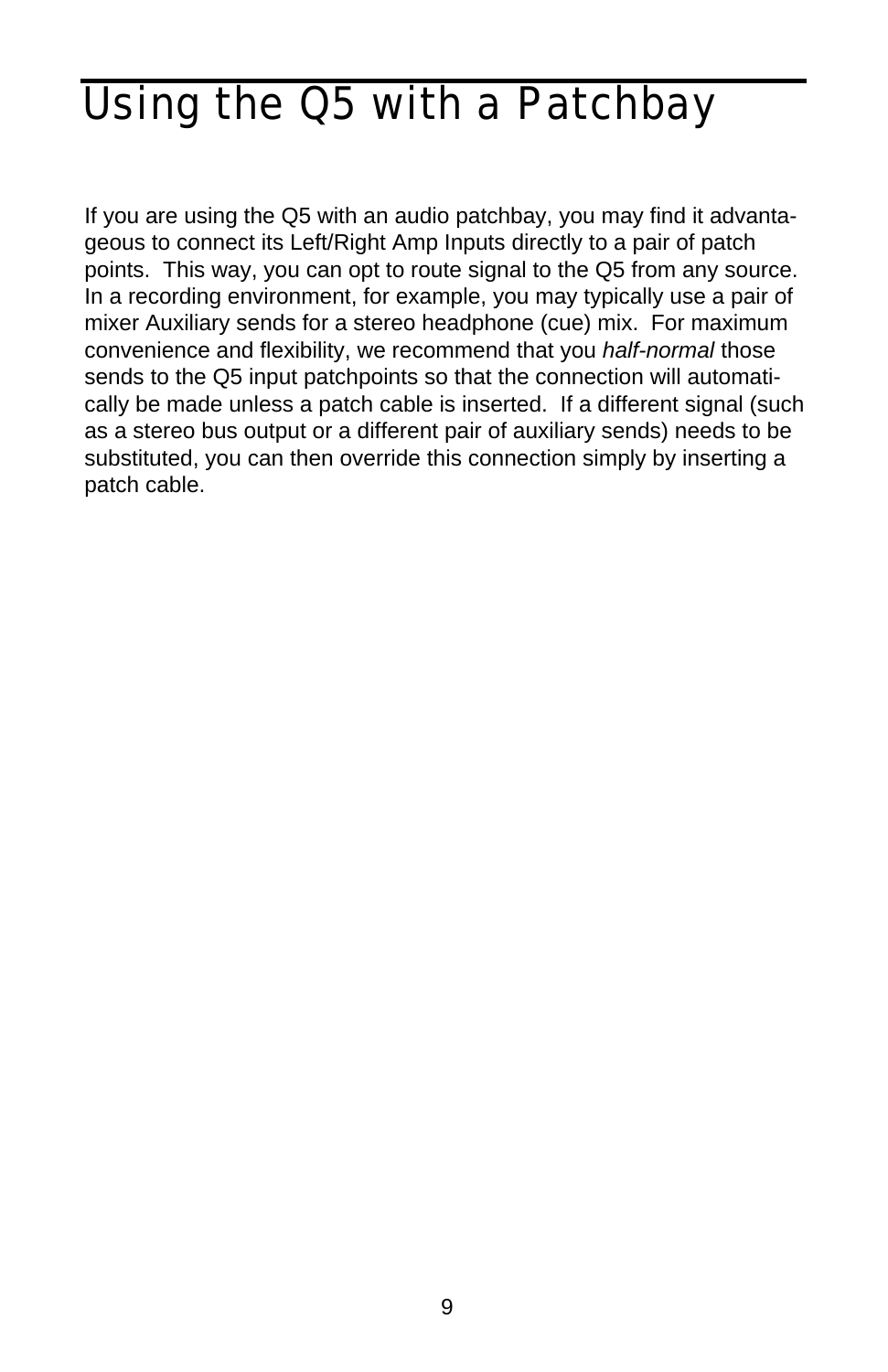# Linking Multiple Q5s

<span id="page-9-0"></span>Any number of Q5s can be linked together ("daisy-chained"), allowing you to monitor an input signal over more than five sets of headphones. To do this, simply make a connection between one Q5's Left/Right Stereo Link outputs and the next one's Left/Right Amp inputs, and insert open-ended "dummy" 1/4" TRS plugs into the Left/Right Stereo Link Outputs of the last Q5 in the chain, as shown in the illustration below\*:



Because the Q5 Stereo Link output jacks are electronically balanced, we recommend the use of 3-conductor cable and 1/4" TRS (Tip/Ring/ Sleeve) connectors. Even when several Q5s are linked together this way, there is no loss of power or audio fidelity—every Channel on every Q5 will sound just as loud and clear as if it were the only unit connected. The status of the front-panel Stereo/Mono button affects only that unit and has no effect on any subsequent linked units.

<sup>\*</sup> Note: The AC power adapter in this illustration is not shown to scale.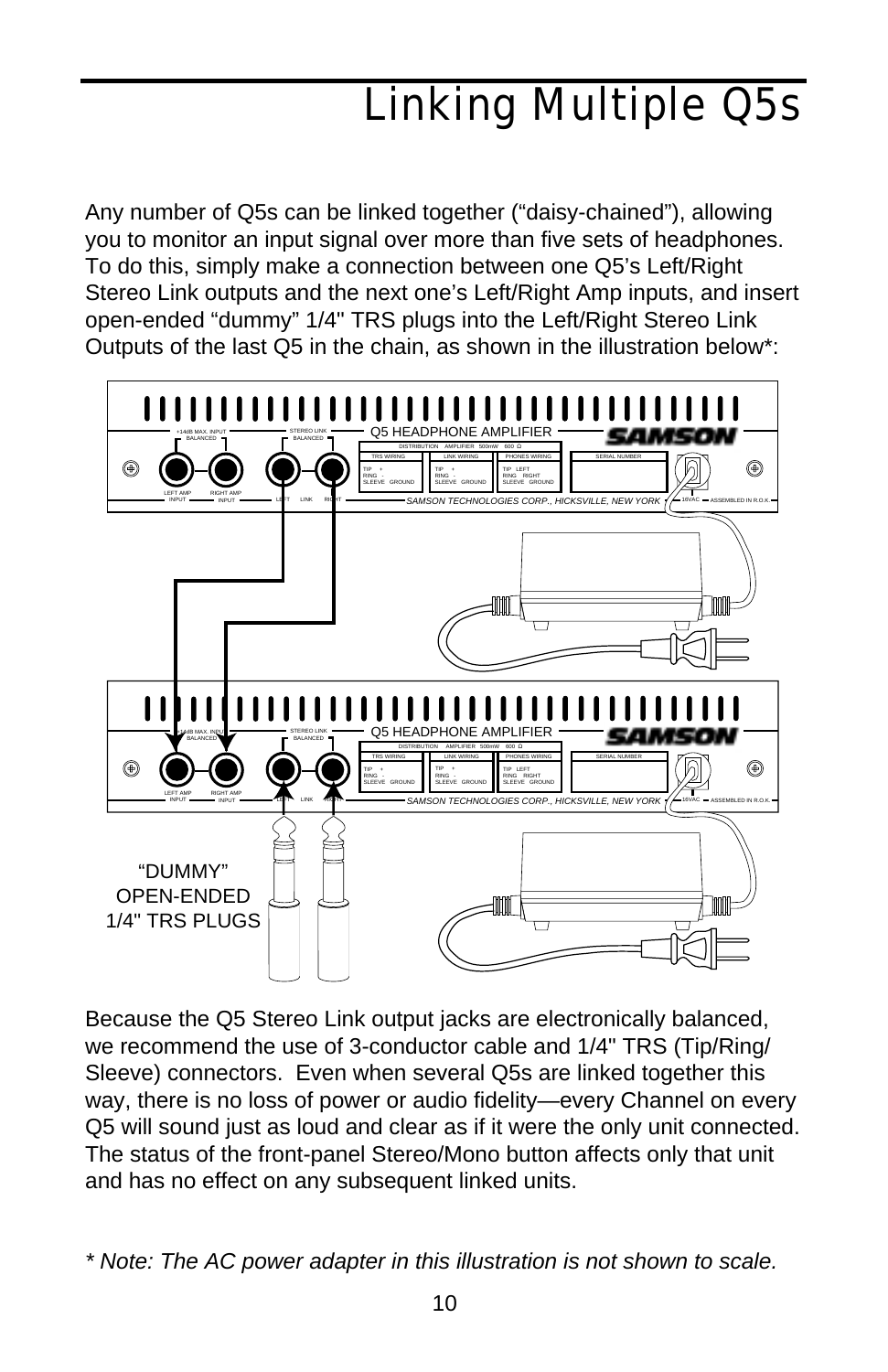#### <span id="page-10-0"></span>Reference Chart A: Headphone Impedance and Sensitivity Ratings

Virtually all headphones that terminate in a stereo 1/4" plug can be used with the Q5 Headphone Amplifier. This chart provides a partial listing of some of the more popular models, along with their impedance and sensitivity ratings. As described on page 6 of this manual, headphones with lower impedances (or higher sensitivity) will sound louder as compared to other, higher impedance (or lower sensitivity) headphones at the same Channel Output setting.

Samson Technologies has no connection with any of these manufacturers, nor do we endorse any particular models for use with the Q5; this is simply a reference listing for your convenience. For more information about any of these headphones, contact the manufacturer directly.

| Manufacturer | Model             | Impedance | Sensitivity |
|--------------|-------------------|-----------|-------------|
| AKG          | K-141             | 600 ohm   | 98 dB       |
| AKG          | $K-240$           | 600 ohm   | 88 dB       |
| Beyer        | DT-150            | 250 ohm   | 114 $dB$    |
| <b>Beyer</b> | DT-801            | 250 ohm   | 114 $dB$    |
| Fostex       | $T-10$            | 50 ohm    | 91 dB       |
| Fostex       | $T-20$            | $50$ ohm  | 96 dB       |
| Fostex       | $T-40$            | 50 ohm    | 98 dB       |
| Sennheiser   | HD-450 (original) | 70 ohm    | 94 dB       |
| Sennheiser   | HD-450 Series II  | 60 ohm    | 94 dB       |
| Sony         | MDR-7502          | 45 ohm    | 100dB       |
| Sony         | <b>MDR-7504</b>   | 45 ohm    | 103 dB      |
| Sony         | <b>MDR-7506</b>   | 63 ohm    | 106 dB      |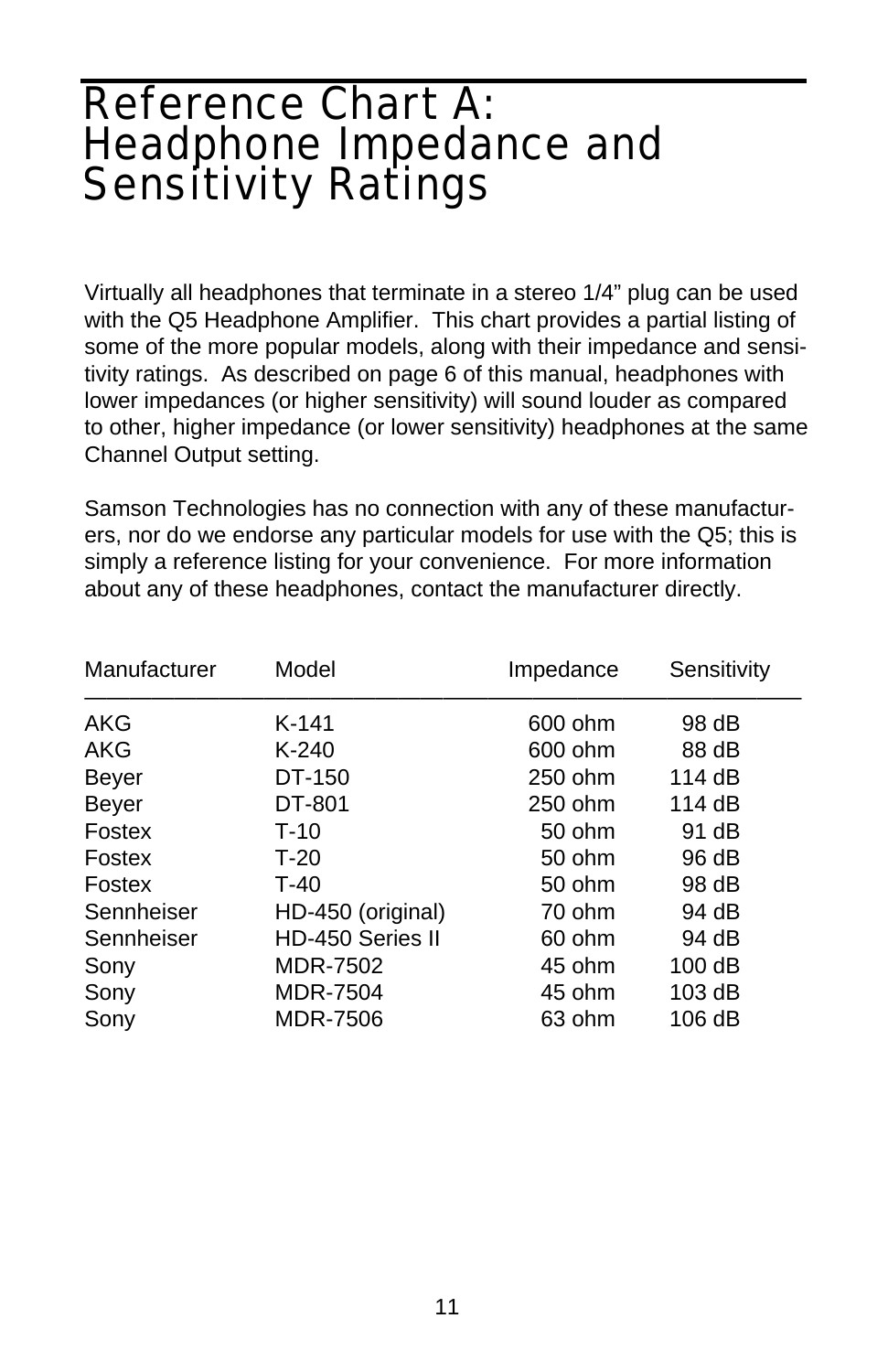# Reference Chart B: Impedance vs. Wattage (5 channels used)

<span id="page-11-0"></span>

| Impedance          | Wattage          |
|--------------------|------------------|
| 600 ohm            | 500 mW           |
| 250 ohm<br>150 ohm | 484 mW<br>426 mW |
| 100 ohm            | 409 mW           |
| 50 ohm<br>32 ohm   | 192 mW<br>180 mW |
| 16 ohm             | 122 mW           |
| 8 ohm              | 42 mW            |

Note: 1 channel driven (loaded) 600 ohm @ 530 mW